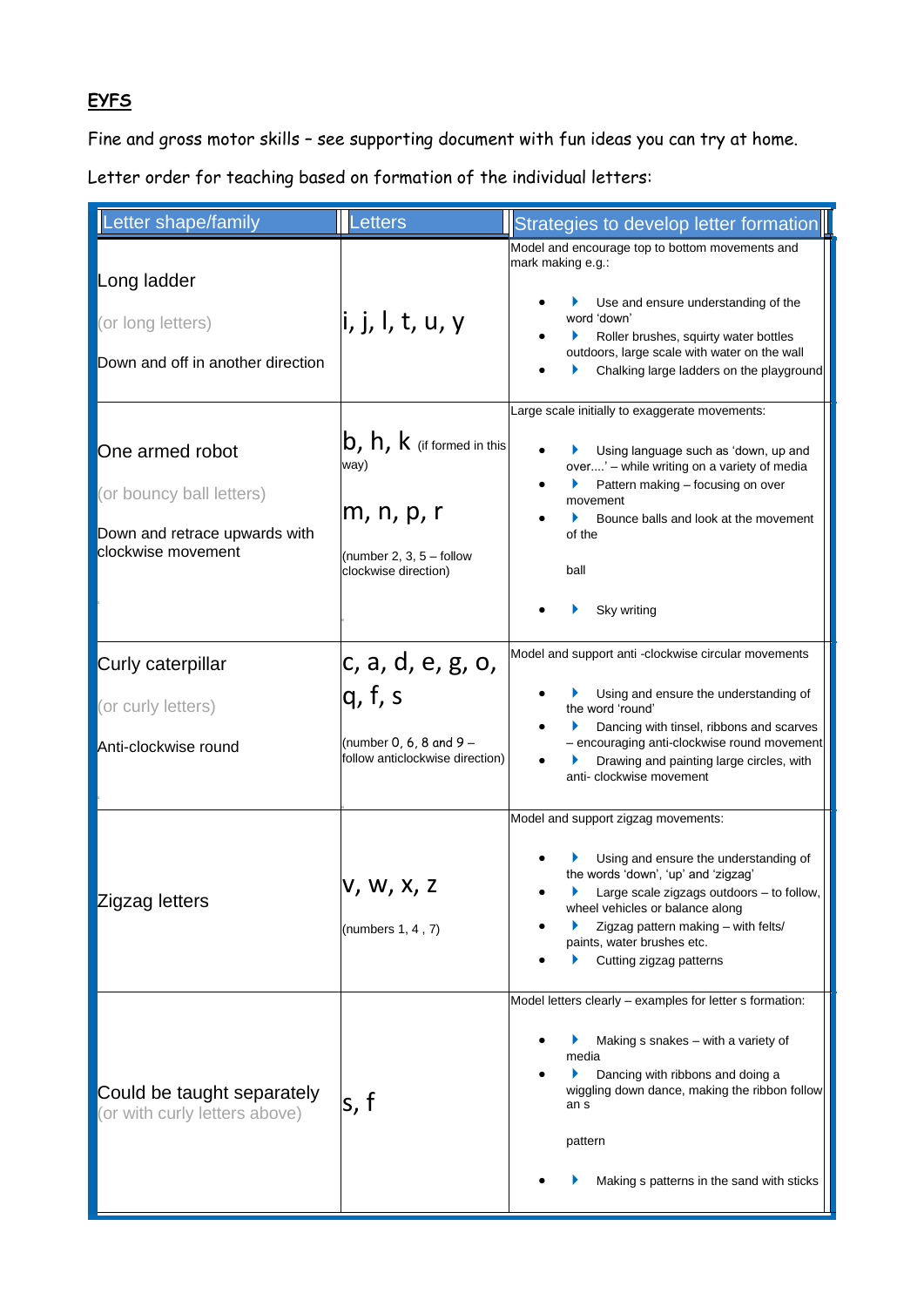Teaching recommendations:

- 1. Focus on:
	- o Vocabulary needed to describe letter formation
	- o Related large-scale movements (outdoors), including linked pattern making
- 2. Model letter formation large-scale on a chalk board/ flip chart etc., using repeated language to describe the formation of the letter

(including where to start/end) and say the name and sound of the letter.

- 3. Child traces over the large letter, 3 times (remind child where to start), using chalk or wet paint brush etc. and verbalising the direction and sequence of the strokes (as the practitioner did) and saying the name/sound of the letter.
- 4. Child sky writes the letter 3 times in the air, verbalising the direction and sequence of the strokes (as the practitioner did) and saying the name/sound of the letter.
- 5. Child copies large letter 3 times.
- 6. Practitioner erases the letter.
- 7. Child writes the large letter from memory.
- 8. Child tries to write the letter with their eyes closed (to indicate the letter is visualised).
- 9. Child writes the letter several times with eyes open.
- 10. Practitioner asks the child to select their best one.
- 11. Child practises the letter on appropriately lined paper.
- 12. Practitioner gives specific praise when the child writes the letter correctly, during any guided or independent task.
- 13. Keep practising other letters recently learnt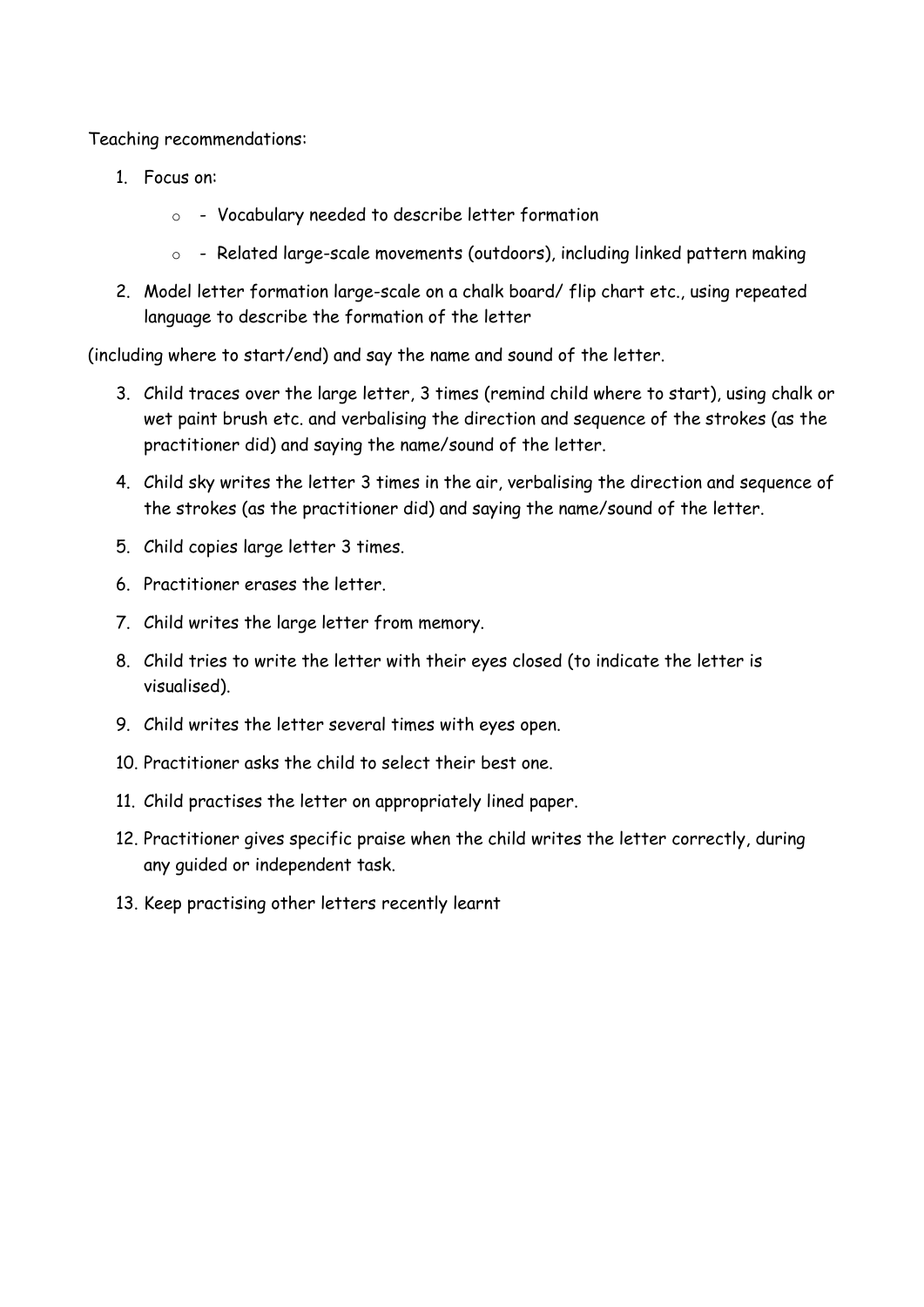### **Year 1**

It is our expectation that children leaving Year 1 should be able to form all letters cursively and may be beginning to neatly join two letters together.

- Gross and fine motor skill exercises as identified for pupils. (see supporting document)
- Cursive letters are taught alongside patterns to reinforce formation.
- Cursive handwriting reinforcement, learning and practice across all areas of the curriculum.
- Numerals and capitals.
- Children are taught letters in a specific order based on formation (see above under EYFS for taught letter order)
- Once children are secure in letter formation and demonstrate this across all areas of the curriculum they can progress to 2 or 3 letter joins linked when possible and appropriate to the RWI phonics programme to reinforce taught sounds. (see handwriting booklets for support on joins)

## **Year 2**

It is our expectation that children leaving Year 2 should be able to form all letters cursively and can join all of their letters together.

- Gross and fine motor skill exercises as identified for pupils.
- Cursive letters are taught alongside patterns to reinforce formation.
- Cursive handwriting reinforcement, learning and practice across all areas of the curriculum.
- Numerals, capitals and printed letters: where and when to use, learning and practice.
- Children are taught letters in a specific order based on formation (see under EYFS progression of taught letters)
- When appropriate, children are taught letter joins linked to the RWI phonics programme to reinforce taught sounds. (see handwriting booklets to support your child)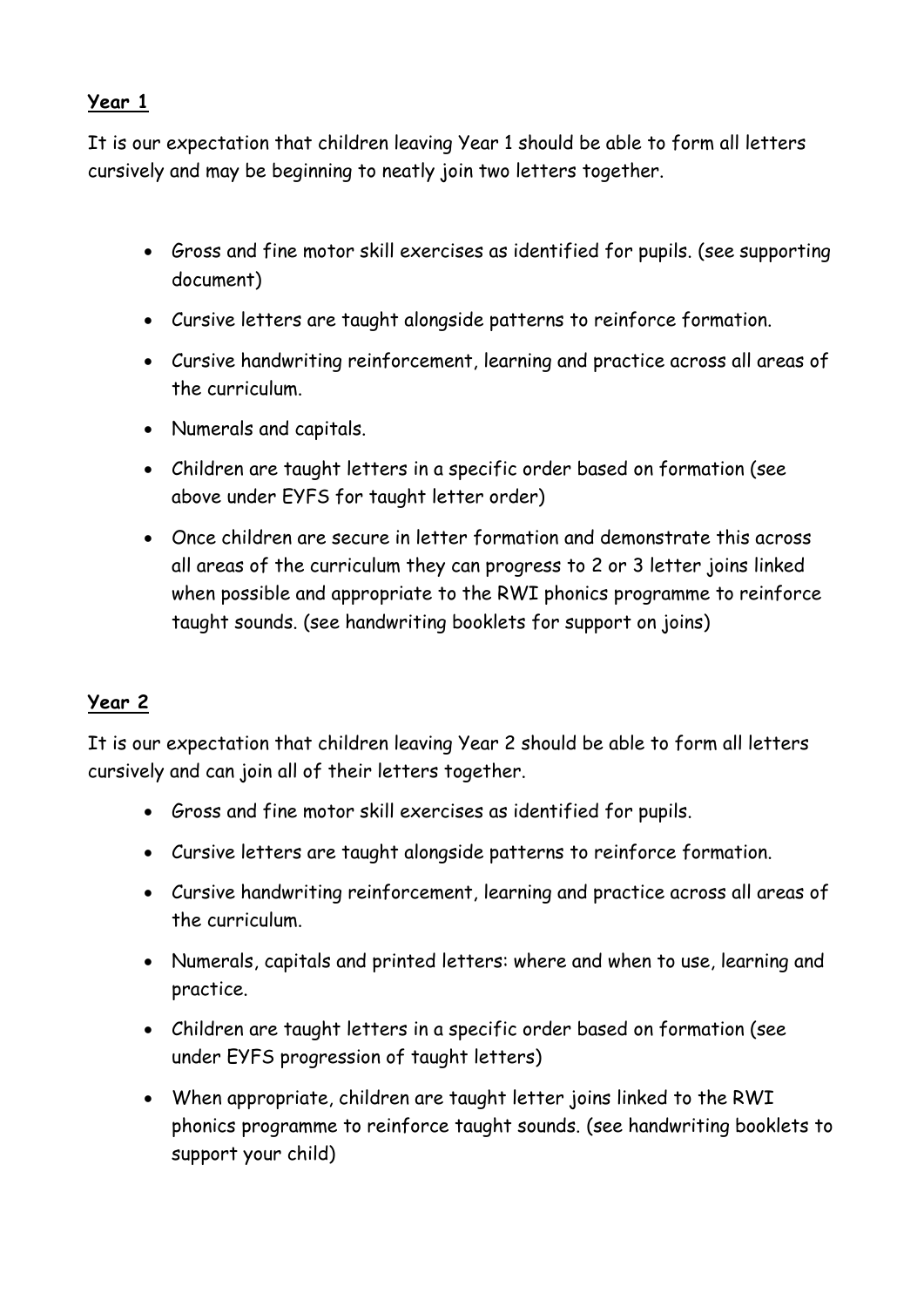• Children are taught to join full words that they can apply across the curriculum. (see handwriting booklets)

# **Year 3**

It is our expectation that children leaving Year 3 should be able to form all letters cursively and can join all of their letters together with increasing accuracy when applied to sentences.

- Cursive handwriting reinforcement, learning and practice across all areas of the curriculum.
- Children are to continue to be taught focus letter joins.
- Children are taught to join full words that they can apply across the curriculum. (see handwriting booklets for support at home)
- Words can be linked to spelling patterns and common exception words
- Words can be linked to specific vocabulary in other curriculum areas to reinforce learning

#### **Year 4**

It is our expectation that children leaving Year 4 should be able to join all of their letters together with increasing accuracy across all curriculum areas.

- Children are taught to join full words that they can apply across the curriculum.
- Words can be linked to spelling patterns and common exception words.
- Words can be linked to specific vocabulary in other curriculum areas to reinforce learning.
- Handwriting practise should be applied to longer passages to ensure children are able to maintain stamina and presentation when writing at length (see supporting resources)

#### **Year 5**

It is our expectation that children leaving Year 5 should be able to join all of their letters together with increasing accuracy and speed across all curriculum areas.